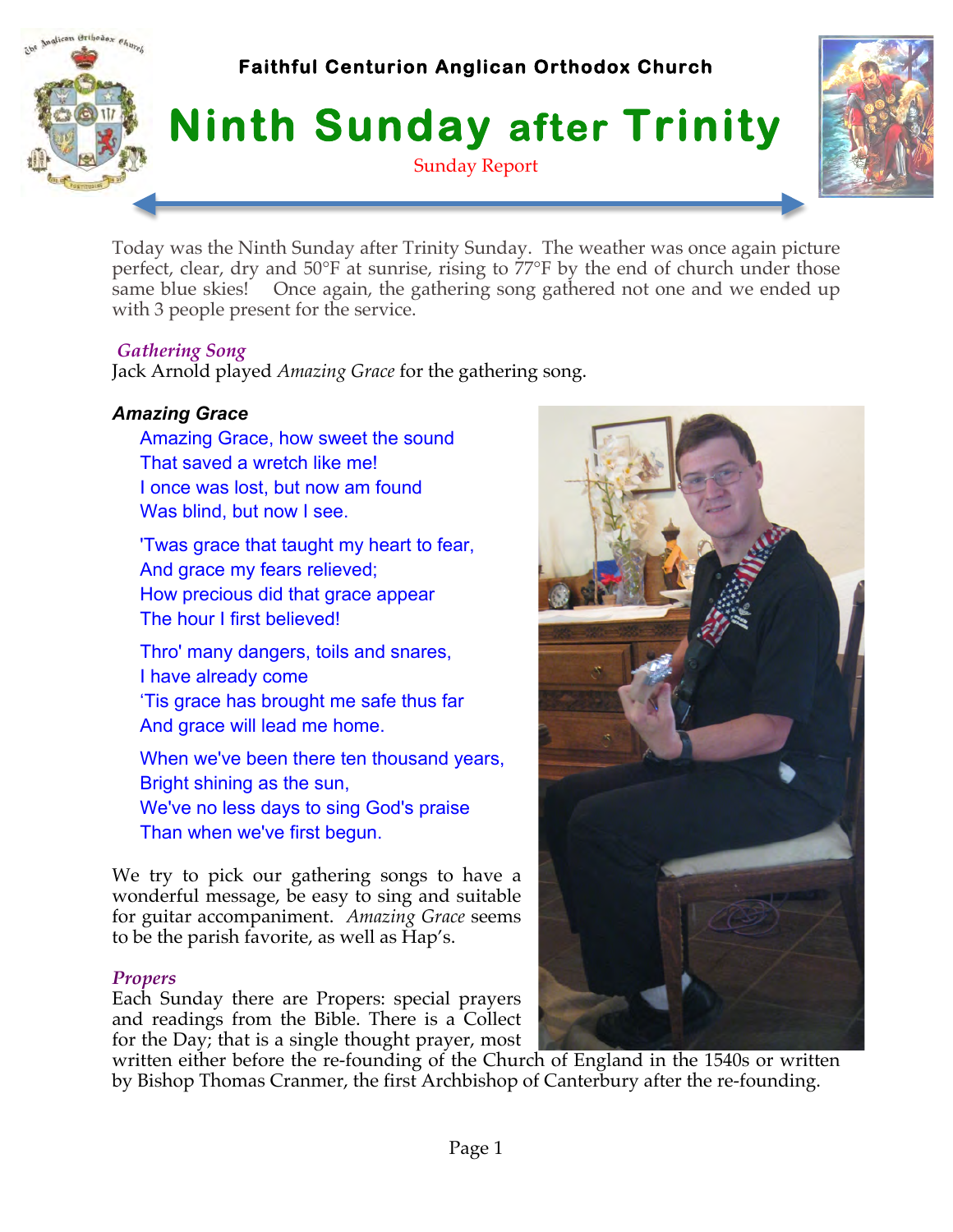The Collect for the Day is to be read on Sunday and during Morning and Evening Prayer until the next Sunday. The Epistle is normally a reading from one of the various Epistles, or letters, in the New Testament. The Gospel is a reading from one of the Holy Gospels; Matthew, Mark, Luke and John. The Collect is said by the minister as a prayer, the Epistle can be read by either a designated reader (as we do in our church) or by one of the ministers and the Holy Gospel, which during the service in our church is read by an ordained minister or our Deacon Striker.

The propers are the same each year, except if a Red Letter Feast, that is one with propers in the prayerbook, falls on a Sunday, then those propers are to be read instead, except in a White Season, where it is put off. Red Letter Feasts, so called because in the Altar Prayerbooks the titles are in red, are special days. Most of the Red Letter Feasts are dedicated to early saints instrumental in the development of the church, others to special events. Some days are particularly special and the Collect for that day is to be used for an octave (eight days) or an entire season, like Advent or Lent.

The Propers for today are found on Page 200-203, with the Collect first:

# The Ninth Sunday after Trinity.

*The Collect.*

**RANT** to us, Lord, we beseech thee, the spirit to think and do always such things GRANT to us, Lord, we beseech thee, the spirit to think and do always such things as are right; that we, who cannot do any thing that is good without thee, may by thee be enabled to live according to thy will; through Jesus Christ our Lord. *Amen.*

Dru Arnold read the Epistle, which came from Paul's First Letter to the Corinthians, the



Tenth Chapter beginning at the First Verse. Paul reminds us we have a common past, regardless of our actual lineage. Spiritually, we are descended from the Jews of the Exodus. Their God is our God, their actions were directed by our God, the same God. He was a Trinity then as He is today. Their reality it our reality, whether we choose to understand or accept it. Our forefathers drank of "the same spiritual drink; for they drank of that spiritual Rock that followed them: and that Rock was Christ." Those who have gone before provide examples, both good and bad. In this letter Paul addresses the bad and suggest we should see what their ill behavior gained them before we set our course and not after. And, let we think ourselves ever so special, he reminds us that we are subjected to no

special temptations, only those "as is common to man." This is another example of the adage, Those who are ignorant of history are doomed to repeat it.

**RETHERN**, I would not that ye should be ignorant, how that all our fathers were under the cloud, and all passed through the sea; and were all baptized unto Moses in the cloud and in the sea; and did all eat the same spiritual meat; and did **BURETHERN**, I would not that ye should be ignorant, how that all our fathers were under the cloud, and all passed through the sea; and were all baptized unto Moses in the cloud and in the sea; and did all eat the same spi them: and that Rock was Christ. But with many of them God was not well pleased: for they were overthrown in the wilderness. Now these things were our examples, to the intent we should not lust after evil things, as they also lusted. Neither be ye idolaters, as were some of them; as it is written, The people sat down to eat and drink, and rose up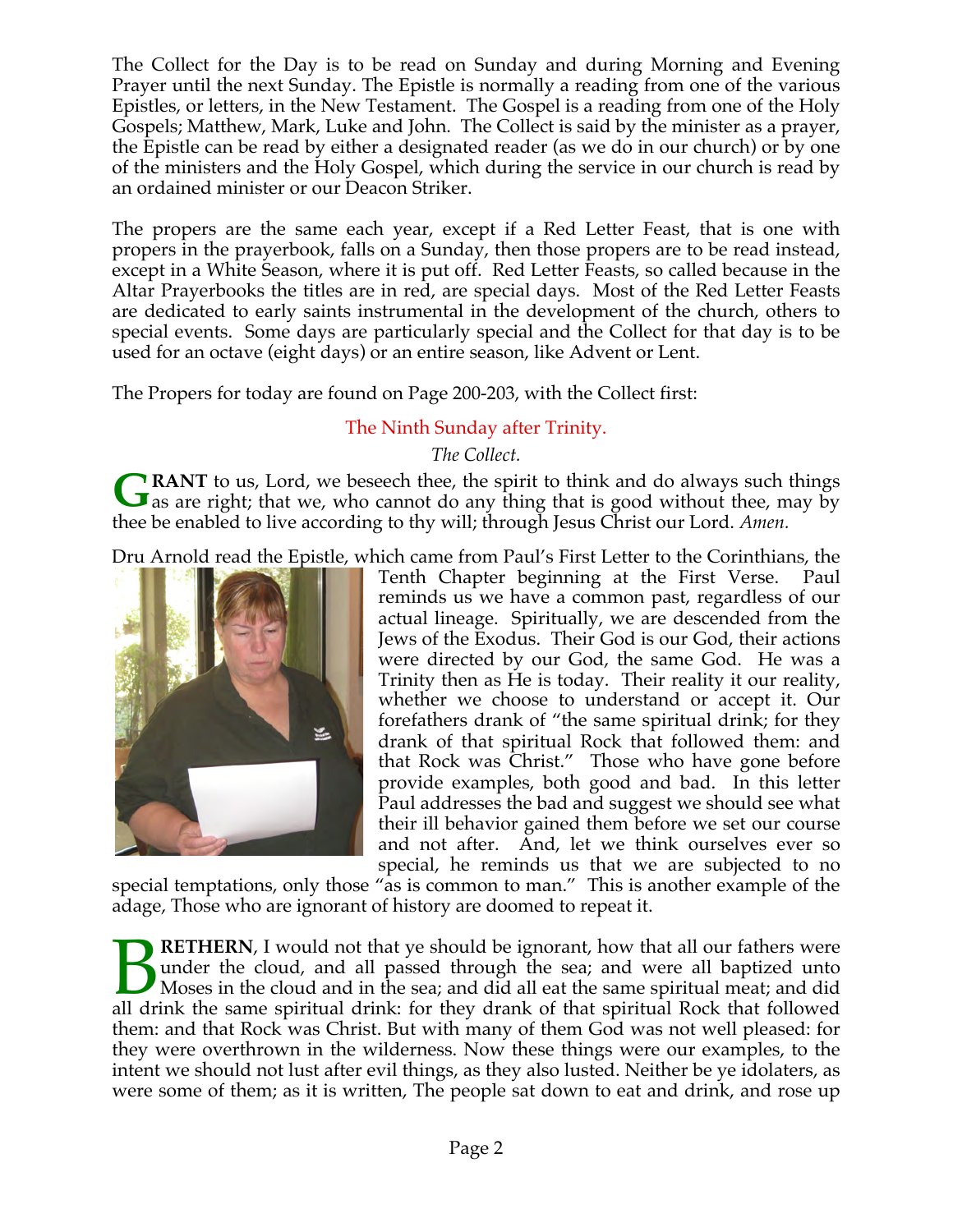to play. Neither let us commit fornication, as some of them committed, and fell in one day three and twenty thousand. Neither let us tempt Christ, as some of them also tempted, and were destroyed of serpents. Neither murmur ye, as some of them also murmured, and were destroyed of the destroyer. Now all these things happened unto them for ensamples: and they are written for our admonition, upon whom the ends of the world are come. Wherefore let him that thinketh he standeth take heed lest he fall. There hath no temptation taken you but such as is common to man: but God is faithful, who will not suffer you to be tempted above that ye are able; but will with the temptation also make a way to escape, that ye may be able to bear it.

Deacon Striker Jack Arnold read today's Holy Gospel, which started in the Fifteenth



Chapter of the Gospel according to St. Luke, beginning at the Eleventh Verse and recounts the story of the prodigal son. A man has two sons, the older is a wonderful young man who strives to please his father in everything he does. The younger son asks for his inheritance, now rather than later, and sets off to spend it wastefully in a far off land. In dire straits, he decides to go home to his father and beg to be allowed to live as one of his servants. He decides to tell his father, "Father, I have sinned against heaven, and before thee, and am no more worthy to be called thy son…" Before he can get the words out of his mouth, his father welcomes him, gives him new clothing and calls the servants to prepare a fatted calf for a big party. The elder son is very angry and hurt. He asks his father what he did wrong; he followed his

instructions every day to the best of his ability, worked hard, and yet his father had never even given a small party for him. The father answered, saying, "Son, thou are ever with me, and all that I have is thine." It was meet that we should make merry, and be glad: for this thy brother was dead, and is alive again; and was lost and is found." This story, like that of the workers in the vineyard has a number of meanings. Like the father in the story, God wants us to be His faithful child, but rejoices when we return to Him. Like the prodigal son, we should be grateful to live long enough to return to Him. If we are like the oldest son, let us learn from his mistake and be joyful when our brothers and sisters come home to our family. Let us join in the celebration and not begrudge the fatted calf.

**ESUS** said, A certain man had two sons: and the younger of them said to his father, Father, give me the portion of goods that falleth to me.<br>And he divided unto them his living. And not many days Father, give me the portion of goods that falleth to me. And he divided unto them his living. And not many days after the younger son gathered all together, and took his journey into a far country, and there wasted his substance with riotous living. And when he had spent all, there arose a mighty famine in that land; and he began to be in want. And he went and joined himself to a citizen of that country; and he sent him into his fields to feed swine. And he would fain have filled his belly with the husks that the swine did eat:

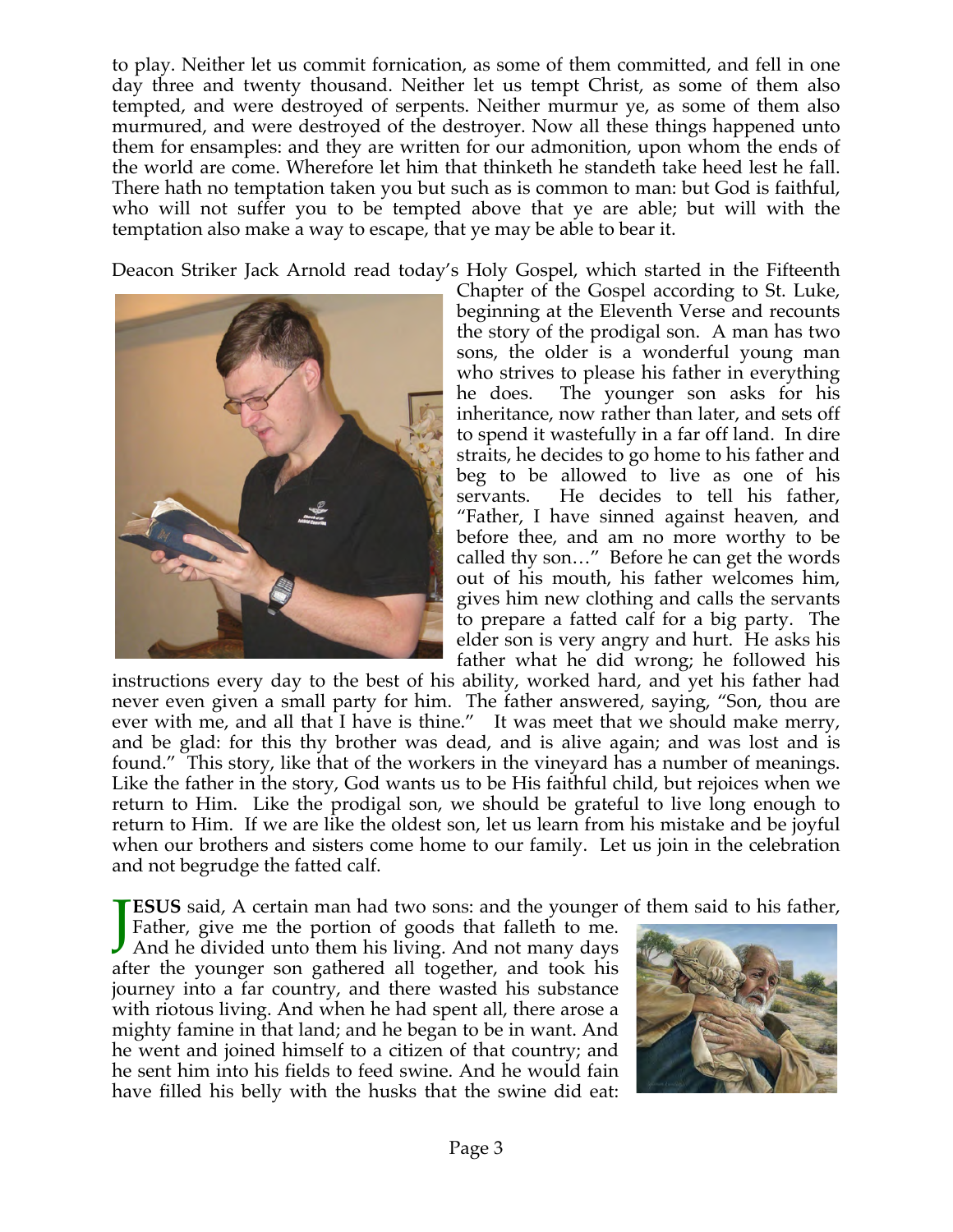and no man gave unto him. And when he came to himself, he said, How many hired servants of my father's have bread enough and to spare, and I perish with hunger! I will arise and go to my father, and will say unto him, Father, I have sinned against heaven, and before thee, and am no more worthy to be called thy son: make me as one of thy hired servants. And he arose, and came to his father. But when he was yet a great way off, his father saw him, and had compassion, and ran, and fell on his neck, and kissed him. And the son said unto him, Father, I have sinned against heaven, and in thy sight, and am no more worthy to be called thy son. But the father said to his servants, Bring forth the best robe, and put it on him; and put a ring on his hand, and shoes on his feet: and bring hither the fatted calf, and kill it; and let us eat, and be merry: for this my son was dead, and is alive again; he was lost, and is found. And they began to be merry. Now his elder son was in the field: and as he came and drew nigh to the house, he heard musick and dancing. And he called one of the servants, and asked what these things meant. And he said unto him, Thy brother is come; and thy father hath killed the fatted calf, because he hath received him safe and sound. And he was angry, and would not go in: therefore came his father out, and intreated him. And he answering said to his father, Lo, these many years do I serve thee, neither transgressed I at any time thy commandment: and yet thou never gavest me a kid, that I might make merry with my friends: but as soon as this thy son was come, which hath devoured thy living with harlots, thou hast killed for him the fatted calf. And he said unto him, Son, thou art ever with me, and all that I have is thine. It was meet that we should make merry, and be glad: for this thy brother was dead, and is alive again; and was lost, and is found.

### *Sermon – Time and Action*

Today's sermon tied the Epistle and Gospel together talked, as is oft the case, of the



need for action, not simply diction, the general content is in forewords above.

Consider the words from the Collect, wherein we ask God to give us … the spirit to think and do always such things as are right; that we, who cannot do any thing that is good without thee, may by thee be enabled to live according to thy will …

This is kind of a follow-on to last week's Collect. We are asking God to give us direction that we might know right from wrong and follow the right way. If we listen to our hearts and minds, like the aviator, mariner or adventurer without a compass, we will soon be hopelessly lost. With

the compass that God gives us, we can find the One True Way, much like the compass always points North.

This is nothing new. As Paul reminds us we have a common spiritual past, regardless of our actual lineage. Spiritually, we are descended from the Jews of the Exodus. Their God is our God; their actions were directed by our God, the same God. He was a Trinity then as He is today. Their reality it our reality, whether we choose to understand or accept it. Our forefathers drank of "the same spiritual drink; for they drank of that spiritual Rock that followed them: and that Rock was Christ." Those who have gone before provide examples, both good and bad. In this letter Paul addresses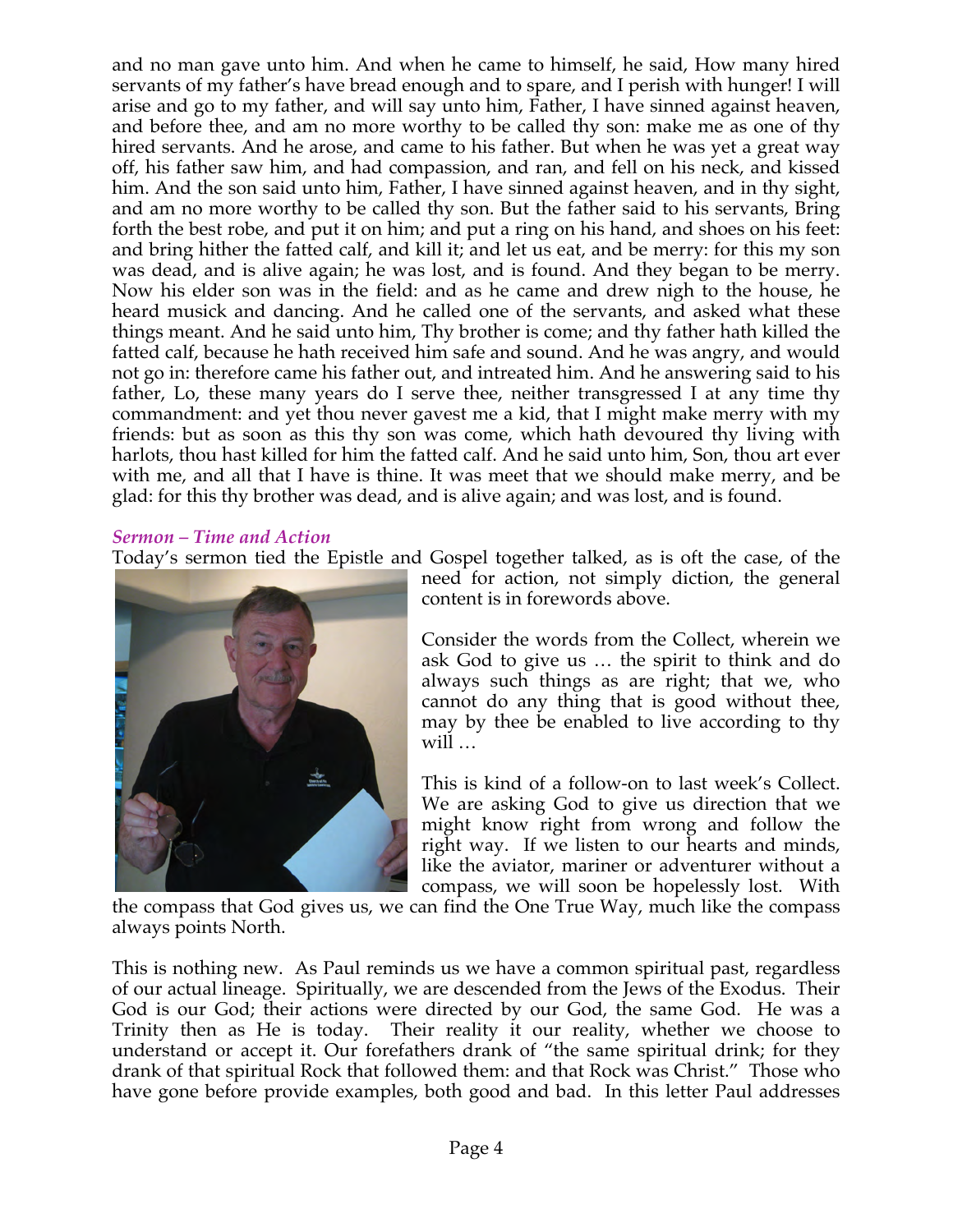the bad and suggest we should see what their ill behavior gained them before we set our course and not after. And, let we think ourselves ever so special, he reminds us that we are subjected to no special temptations, only those "as is common to man." This is another example of the adage, "Those who are ignorant of history are doomed to repeat it." It is an old saw, but one that is as valid today as the first time it was used.

Speaking of lessons, when Saint Luke recounts the story of the prodigal son we oft think ourselves at that prodigal one returning to God so late in life. Yet there is far more to be learned than this, the titular one.

Consider the two sons. The older is a wonderful young man who strives to please his father in everything he does. The younger son asks for his inheritance, now rather than later, and sets off to spend it wastefully in a far off land. In dire straits, he decides to go home to his father and beg to be allowed to live as one of his servants. He decides to tell his father, "Father, I have sinned against heaven, and before thee, and am no more worthy to be called thy son…" Before he can get the words out of his mouth, his father welcomes him, gives him new clothing and calls the servants to prepare a fatted calf for a big party. The elder son is very angry and hurt. He asks his father what he did wrong; he followed his instructions every day to the best of his ability, worked hard, and yet his father had never even given a small party for him. The father answered, saying, "Son, thou are ever with me, and all that I have is thine." It was meet that we should make merry, and be glad: for this thy brother was dead, and is alive again; and was lost and is found."

This story, like that of the workers in the vineyard has a number of meanings. Like the father in the story, God wants us to be His faithful child, but rejoices when we return to Him. Like the prodigal son, we should be grateful to live long enough to return to Him. On the other hand, consider the oldest son, let us learn from his mistake and be joyful when our brothers and sisters come home to our family. Let us join in the celebration and not begrudge the fatted calf.

# **Be of God - Live of God - Act of God.**

### *Bishop Ogles' Sermon*

We are oft fortunate to get copies of Bishop Jerry's sermon notes. Today is one of those

Sundays. Today's sermon starts off with the collect. It will give you a lot to consider in your heart.

### **Sermon Notes**

Ninth Sunday after Trinity 5 August 2012, Anno Domini

### The Ninth Sunday after Trinity.

#### *The Collect.*

**RANT** to us, Lord, we beseech thee, the spirit to GRANT to us, Lord, we beseech thee, the spirit to think and do always such things as are right; that we, who cannot do any thing that is good without thee, may by thee be enabled to live according to thy will; through Jesus Christ our Lord. *Amen.*

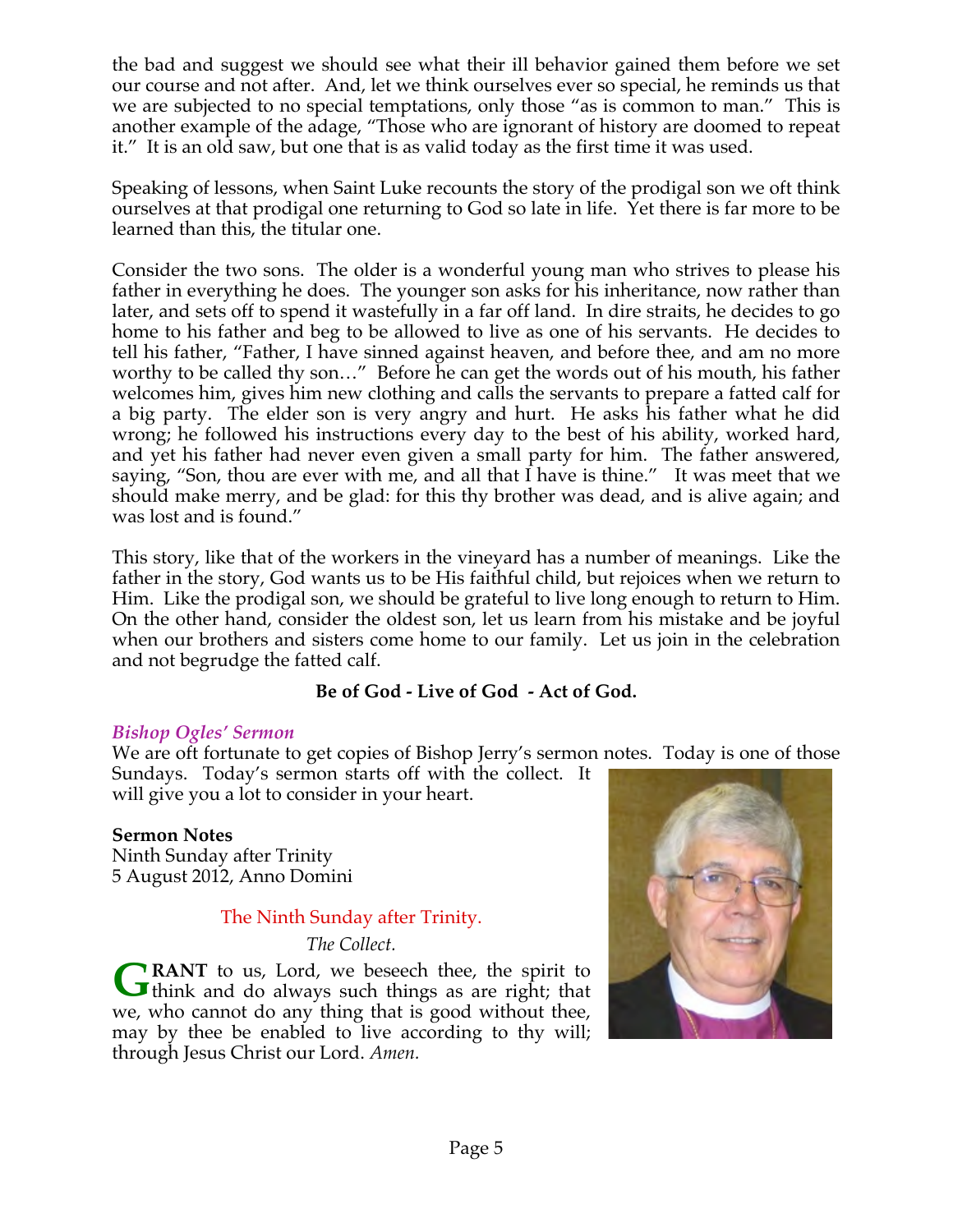The sermon text from the Lectionary of the Book of Common Prayer today is taken from the 8th Chapter of the Book of John. (the woman taken in adultery).

*1 Jesus went unto the mount of Olives. 2 And early in the morning he came again into the temple, and all the people came unto him; and he sat down, and taught them. 3 And the scribes and Pharisees brought unto him a woman taken in adultery; and when they had set her in the midst, 4 They say unto him, Master, this woman was taken in adultery, in the very act. 5 Now Moses in the law commanded us, that such should be stoned: but what sayest thou? 6 This they said, tempting him, that they might have to accuse him. But Jesus stooped down, and with his finger wrote on the ground, as though he heard them not. 7 So when they continued asking him, he lifted up himself, and said unto them, He that is without sin among you, let him first cast a stone at her. 8 And again he stooped down, and wrote on the ground. 9 And they which heard it, being convicted by their own conscience, went out one by one, beginning at the eldest, even unto the last: and Jesus was left alone, and the woman standing in the midst. 10 When Jesus had lifted up himself, and saw none but the woman, he said unto her, Woman, where are those thine accusers? hath no man condemned thee? 11 She said, No man, Lord. And Jesus said unto her, Neither do I condemn thee: go, and sin no more*.

Please note the verse precedent to this account in chap 7:53 And every man went unto his own house. And now the beginning verse of this chapter.

Jesus prayed daily, but not for the observation of the public. His daily bread was communion with the Father in Prayer.

He generally prayed in private and most often on the higher ground: Example -And when he had sent the multitudes away, he went up into a mountain apart to pray: and when the evening was come, he was there alone.

Matthew 17:1And after six days Jesus taketh Peter, James, and John his brother, and bringeth them up into an high mountain apart,

Luke 6:12 And it came to pass in those days, that he went out into a mountain to pray, and continued all night in prayer to God

And many other times did Jesus resort to the mountain.

Why mountain? Because of the solitude…the aloneness with God. Because it illustrates that genuine prayer occurs in a high place even if our feet are in Death Valley.

Now to this most beautiful account of Grace to be found between the pages of the Holy Bible:

2 And early in the morning he came again into the temple, and all the people came unto him; and he sat down, and taught them. 3 And the scribes and Pharisees brought unto him a woman taken in adultery; and when they had set her in the midst, 4 They say unto him, Master, this woman was taken in adultery, in the very act. 5 Now Moses in the law commanded us, that such should be stoned: but what sayest thou?

Note first of all the absence of the man who had committed precisely the same sin. If the woman was caught in the very act, why did they not take the man?

Lev 20:10 And the man that committeth adultery with another man's wife, even he that committeth adultery with his neighbour's wife, the adulterer and the adulteress shall surely be put to death.

Judging….Who is judging here, and with what authority?

What does God say about judging?

Mt 7:1Judge not, that ye be not judged. Mt 7:2 For with what judgment ye judge, ye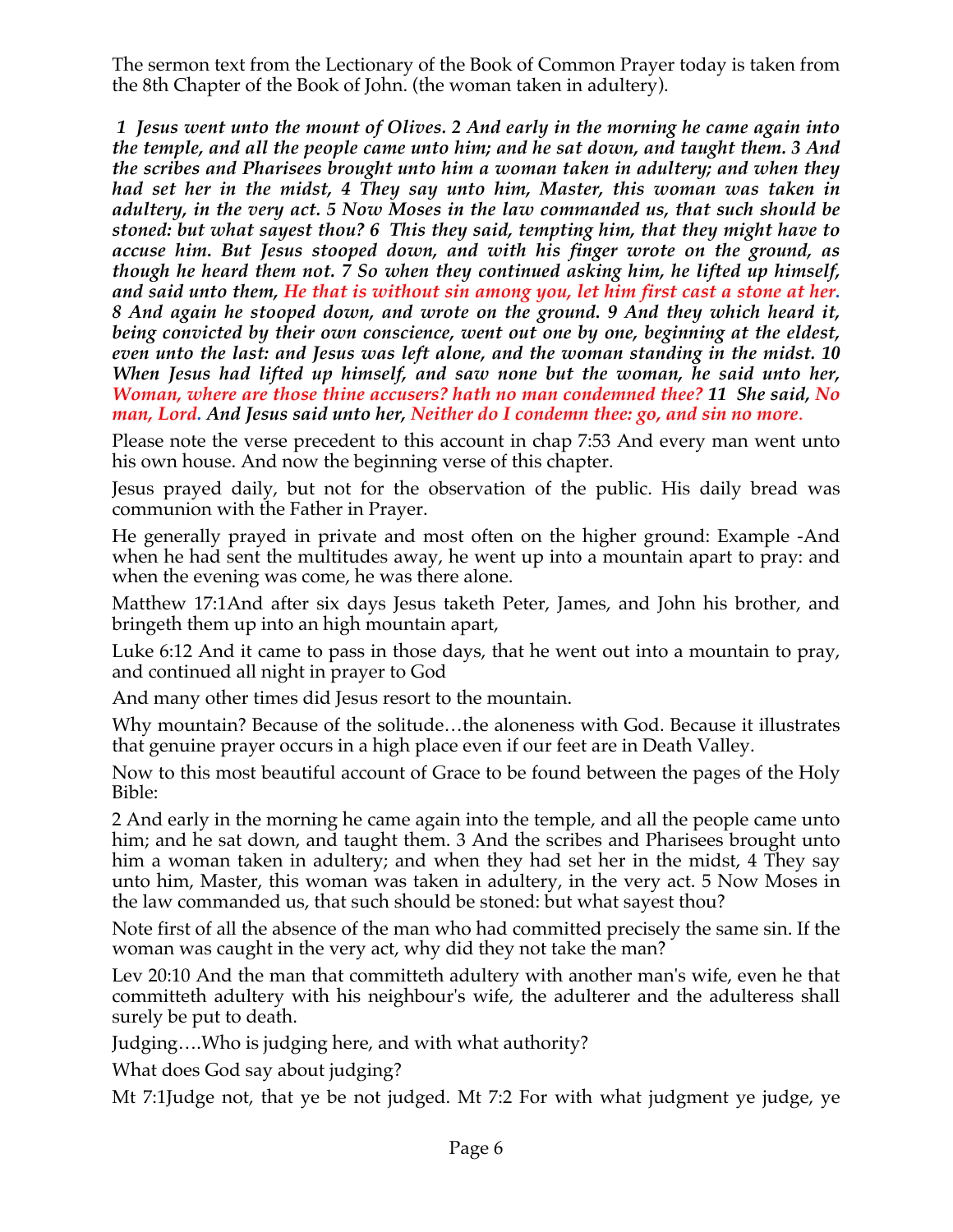shall be judged: and with what measure ye mete, it shall be measured to you again. Mt 7:3 And why beholdest thou the mote that is in thy brother's eye, but considerest not the beam that is in thine own eye? Mt 7:4 Or how wilt thou say to thy brother, Let me pull out the mote out of thine eye; and, behold, a beam is in thine own eye?

Mt 7:5 Thou hypocrite, first cast out the beam out of thine own eye; and then shalt thou see clearly to cast out the mote out of thy brother's eye.

The modern church claims that we must not judge, but is this a true command?

1 Cor 6:1 Dare any of you, having a matter against another, go to law before the unjust, and not before the saints? 2 Do ye not know that the saints shall judge the world? and if the world shall be judged by you, are ye unworthy to judge the smallest matters?

3 Know ye not that we shall judge angels? how much more things that pertain to this life?

So judging is not only necessary, it is also a command. But the judgment must be a righteous judgment.

Why did these brigands bring the woman to Christ? To catch Him in a trap!

What does the text say?

6. This they said, tempting him, that they might have to accuse him.

7. But Jesus stooped down, and with his finger wrote on the ground, as though he heard them not.

Why did Jesus do this? In the Middle East, it is a characteristic of a person, when embarrassed, to write upon the ground. Jesus felt, not only pity, but embarrassment for the woman and situation.

Jesus is God. God wrote upon the ground!

What did Jesus write? We are not explicitly told, however, we may have a clue in Jeremiah 17:13 – O LORD, the hope of Israel, all that forsake thee shall be ashamed, and they that depart from me shall be written in the earth, because they have forsaken the LORD, the fountain of living waters.

When the finger of God writes, the issue is important! Luke 11:20 – But if I with the finger of God cast out devils, no doubt the kingdom of God is come upon you.

The names of these evil men are not written in heaven – in the book of Life – so God writes there name upon their eternal graves – the ground!

Wouldn't you rather that your name be written in God's Book of Life?

Rev 3:5 He that overcometh, the same shall be clothed in white raiment; and I will not blot out his name out of the book of life, but I will confess his name before my Father, and before his angels.

When we are sinful and hypocritical, God will blot our name out of the Book of Life by writing it upon the earth!

7 So when they continued asking him, he lifted up himself, and said unto them, He that is without sin among you, let him first cast a stone at her.

Often, when Jesus stands to speak, it is in terrible judgment. The men brought the woman for judgment, but they themselves receive the judgment.

Had it not been for these evil men, the woman may never have come to Christ but THEY brought her wishing her woe, but the woman found grace and salvation instead.

8 And again he stooped down, and wrote on the ground.

What did Jesus write this time. We are not told, but whatever it was, it had a strange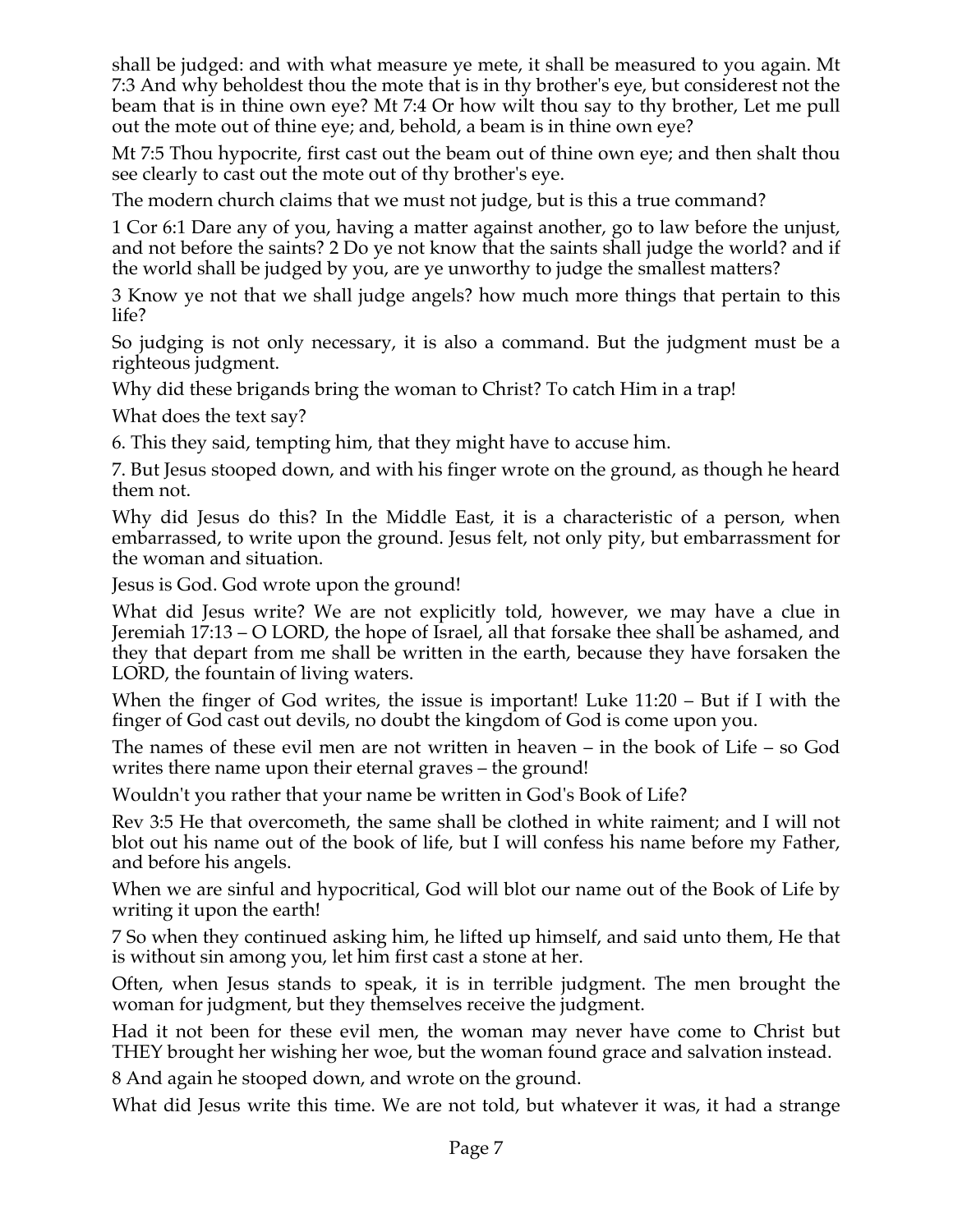effect on those who demanded the woman be stoned. Perhaps a name, a date, a sin.

9 And they which heard it, being convicted by their own conscience, went out one by one, beginning at the eldest, even unto the last: and Jesus was left alone, and the woman standing in the midst

Only Jesus and the woman left alone. Every one of us will face that circumstance one day when we go before the Lord.

If we are accepted, as the woman sinner, we shall be admitted to heaven.

But if we are hypocrites and liars as the Pharisees, we will be sent away from God.

Mt 7:21 Not every one that saith unto me, Lord, Lord, shall enter into the kingdom of heaven; but he that doeth the will of my Father which is in heaven. Mt 7:22 Many will say to me in that day, Lord, Lord, have we not prophesied in thy name? and in thy name have cast out devils? and in thy name done many wonderful works? Mt 7:23 And then will I profess unto them, I never knew you: depart from me, ye that work iniquity.

10 When Jesus had lifted up himself, and saw none but the woman, he said unto her, Woman, where are those thine accusers? hath no man condemned thee?

The wicked flee from the Lord, but this woman did not flee. She had come to know the Savior of her sinful soul.

Just imagine her terror and humiliation as she listened to the dialogue concerning her fate.

She uttered not a word, and neither will the sinner at the last day, for our guilt will be revealed. We will have been caught, as this woman, red-handed until the question from Christ:

11 She said, No man, Lord

Now Jesus utters the most beautiful words this woman's ears have ever heard:

And Jesus said unto her, Neither do I condemn thee: go, and sin no more.

Read the fullness of Jesus words: Neither do I condemn thee

Does Jesus condone adultery and other sins? Absolutely not, but He does forgive the repentant soul:

Read the last phrase: go, and sin no more.

And you should do likewise.

In the Name of the Father, and of the Son, and of the Holy Ghost. AMEN.

*Bishop Dennis Campbell's Sunday Sermon*

As is oft the case, we are honored to present Bishop Dennis' Sunday sermon presented



to his parish. Dennis has a great sermon for the Ninth Sunday after Trinity:

**God of Blessings**

Psalm 115, 1 Corinthians 10:1-13, Lk. 15:11-32 Ninth Sunday after Trinity August 5, 2012

There is a saying that goes, "out of sight, out of mind." I know that's true of me, for without reminders I am liable to forget things. Sometimes even reminders don't

help. Looking over my calendar for this week I noticed I have written a large "N" in one of the boxes. I probably wrote that while on the phone, intending to fill in the details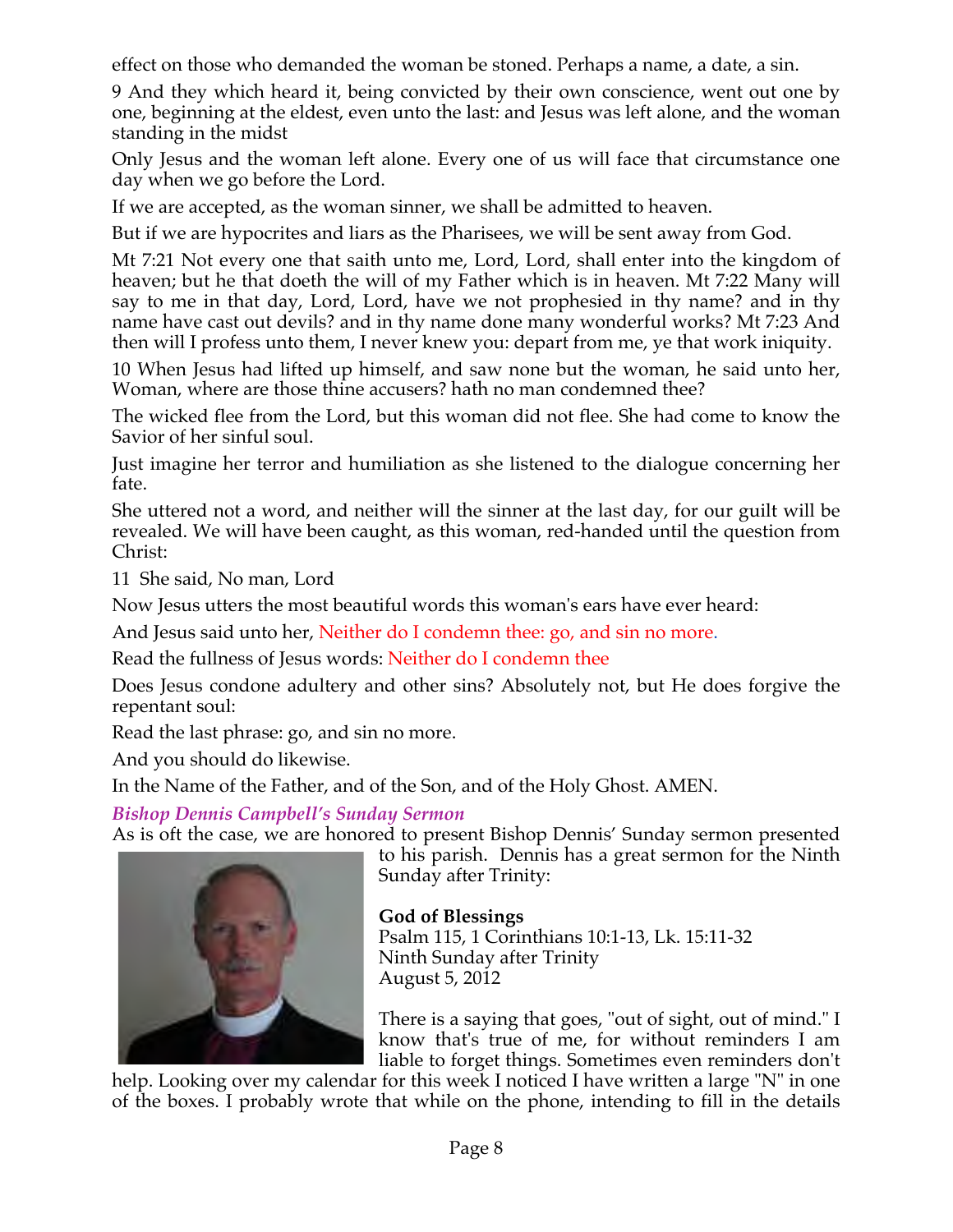after the conversation was over. Instead, I moved into something else, and now I have no idea what the letter was supposed to remind me of. Fortunately, God is not like that. He is always mindful of you (vs. 12). He knows your down-sitting and your up-rising. He is around your path and around your bed, and is acquainted with all your ways (Ps. 139:1-15). He even knows your thoughts before you think them. He knows your trials and hurts, your miserable failures, and your desire to do better. He watches over you. He sees you through the eyes of His compassion and mercy. He has you in His mind with the intention of doing good for you. Thus we read in verse 12 of Psalm 115, He shall bless you.

The blessings of God are a major point of Psalm 115. In 18 short verses, this Psalm uses the word, "bless" five times. It is found three times in verse 12 alone. "He shall bless us;" "He shall bless the house of Israel;" He shall bless the house of Aaron." Then verse 13 says, ,"He shall bless them that fear the Lord," and verse 15 says, "ye are the blessed of the Lord." This is a Psalm about blessing, and it is a Psalm about the God who blesses.

What does it mean to be blessed? We usually think of it as getting things from God. We are blessed with comfortable houses, abundant food, friends, family, and Church. And truly these things are blessings, and truly God promises to give us such blessings, according to His wisdom, and according to what He sees we need to have and according to what He sees we need to have taken away. Verse 14 is a promise of such blessings. "The Lord shall increase you more and more, you and your children" It refers back to the promise to make a great nation of the descendents of Abraham. It refers, in part, to the increase of Israel through the ingathering of Gentiles into the Kingdom of God, and it refers to the increase in the knowledge of God that would come to Israel, and the world, through the Saviour Jesus Christ. But it surely also refers to God's intention to care for all of His people, and to "bless" you with the good things you need to live in peace and happiness before the Lord.

But the word "Blessed" means more than this. It really refers to an attribute of God. It means He dwells in perfect and unshakable peace and joy. It means He is complete and fulfilled in and of Himself. He needs no other person or thing to make His life complete. He has it all within Himself. Theologians call this the aseity of God, and if you want to get a discussion going this week, just tell someone you heard a sermon about the aseity of God on Sunday. They won't be able to resist asking what that means. If God really is complete and fulfilled in and of Himself, then He did not create you to fulfill some need in Himself. He doesn't need you to make Him happy. He created you to share His happiness with you. He created you so you could experience some part of the Joy that He is. Thus, to be blessed is to become one with His Blessedness. It is to become a partaker of the kind of joy that can only exist in God Himself. To say, God is blessing you is to say God is bringing you into deeper fellowship with Him and you are finding more and more of His perfect joy. The Bible states this in many ways. It talks about the peace of God which passeth all understanding, and the peace of Christ which the world cannot give, and of entering into the joy of the Lord. All of these verses refer to being made partakers of God through Christ, of Him dwelling in you and you dwelling in Him who is joy forever and ever. This is what the words, "He shall bless us" really mean.

A second point of this Psalm is faith; "trust thou in the Lord." Psalm 115 uses the word, "bless" five times; and it uses the word, "trust" four times. Once, in verse 8, it refers to the ruin of those who trust in god's that do not exist. These are the idols made with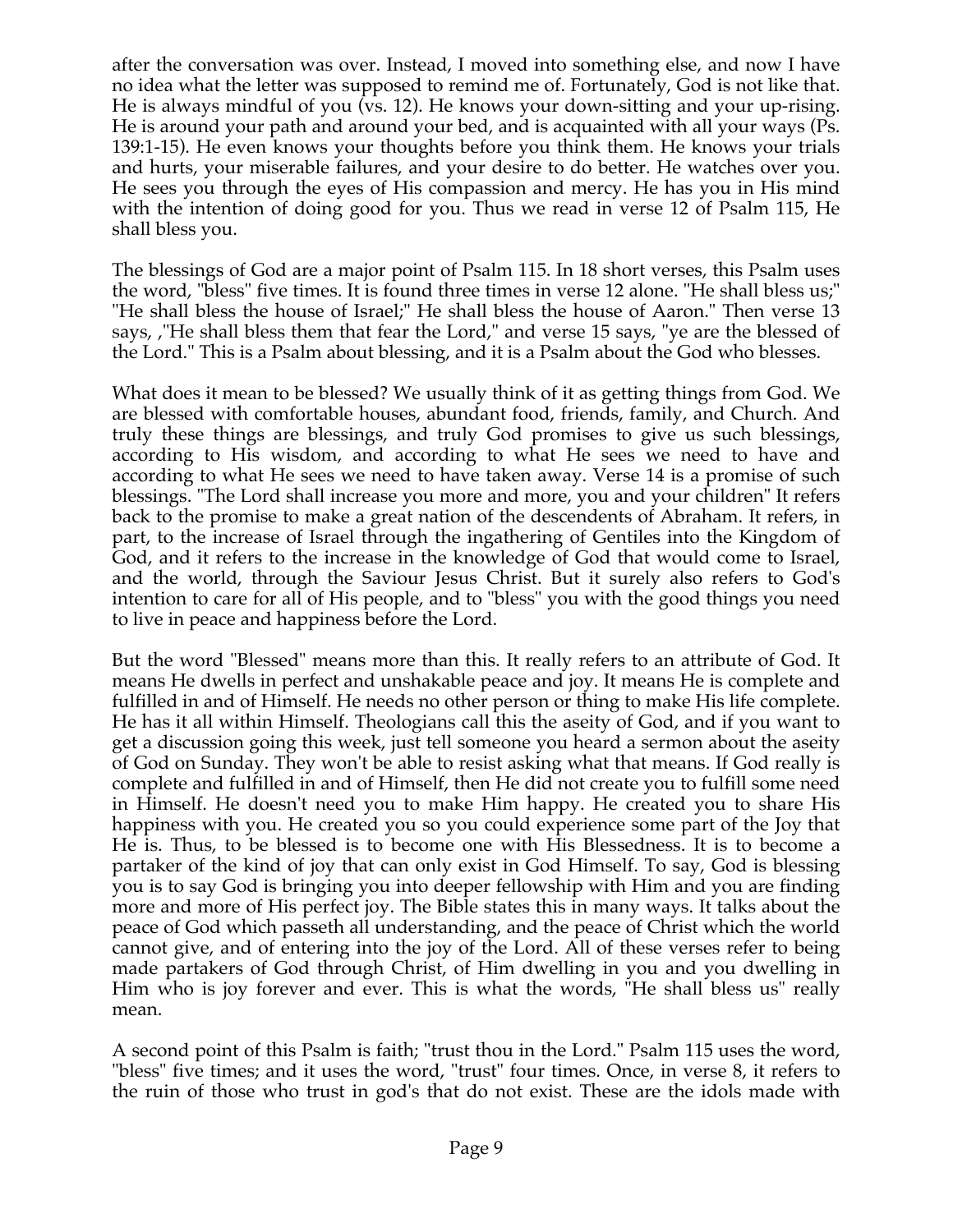human hands, the Kalis and the Baals and the golden calves before which people bow and to which they attribute the blessings they have received from God alone. But there are other idols, too. The god of mammon does not have a statue to represent it, nor a temple in which to worship, yet it is still an idol which the Bible warns us about many times. There is another kind of idol, it is the idol of our own supposed goodness, and many people worship it with all the devotion they have to give. They even believe they will be able to stand before the Judgment Throne of God one day and tell Him they are worthy to enter His Heaven and fellowship with Him forever, because they have earned it by their own goodness.

These idols have ears that cannot hear and hands cannot help. They cannot teach you how to run a home, find a vocation, or find the really important things in life. They cannot comfort you in sickness or sorrow, heal your brokenness, or save your soul from hell. Ask a stone to teach you how to live an honest and honourable life. Ask a stick to comfort you when friends and family abandon you. Ask your car, your money, your hobby, and your job to make life worth living and to carry you safely to the shore of Heaven when this life ends. Ask Buddah to die for your sins, or Kali, or Osiris, or Caesar. They cannot help when you stand before God to give an account of your failure to meet the perfect standard of His holiness. That is why the Psalm says of those who serve idols, "They that make them," that is, they that trust and hope in them, "are like unto them." They are dead.

"Trust" is repeated three more times in verses 9-12. "House of Israel, trust thou in the Lord." "Ye house of Aaron, put your trust in the Lord." "Ye that fear the Lord, put your trust in the Lord." I think it is safe to say that, as much as this Psalm is about the God who blesses, it is equally about trusting the blessings He gives. As much as it is about God giving the things we need, it is also that much about having the faith to desire the blessings He wants to give.

The amazing thing about this Psalm is that it seems to have been written to encourage faith in God during a time of tribulation in Israel, for verse 2 asks, "Wherefore shall the heathen say, Where is now their God?" It is as though enemies have gathered around Israel like scoffers around the cross of Christ, saying, "He trusted in God; let Him deliver Him now, if He will have Him" (Mt. 27:43). Where is your God now, Israel? Where is your God now, Jesus? Where is your God now Christian? Where is He now when you need Him? It is in the face of these taunts and persecutions that Israel, that you, are told, trust thou in the Lord; He is your helper and defender. It is often true that, rather than delivering you from your trials, God chooses, for your own good, to deliver you through your trials. He "preparest a table before me in the presence of mine enemies." Picture a small flock of sheep grazing green pastures and drinking still waters. Where are they? Not in the fold, safely locked away from predators, they are in the wilderness, under the eye of the wolf and lion, in the presence of their enemies, just like you. And the faith you are encouraged to have is faith in God when the storms arise and enemies surround. In sickness and tribulation and sorrow and loss, and even in the face of death itself. Because the One who dwells in Heaven and is able to do whatever pleases Him has promised that these things are but the fires that purify your gold, and that He will bring you safe at last to the Mansion He has prepared for you in Heaven.

Father of all mercies, who has promised that all things work together for good to those who love Thee, grant us faith to tear the idols from our hearts and life in faith and obedience in Thee, now and forever, through Christ our Saviour. Amen.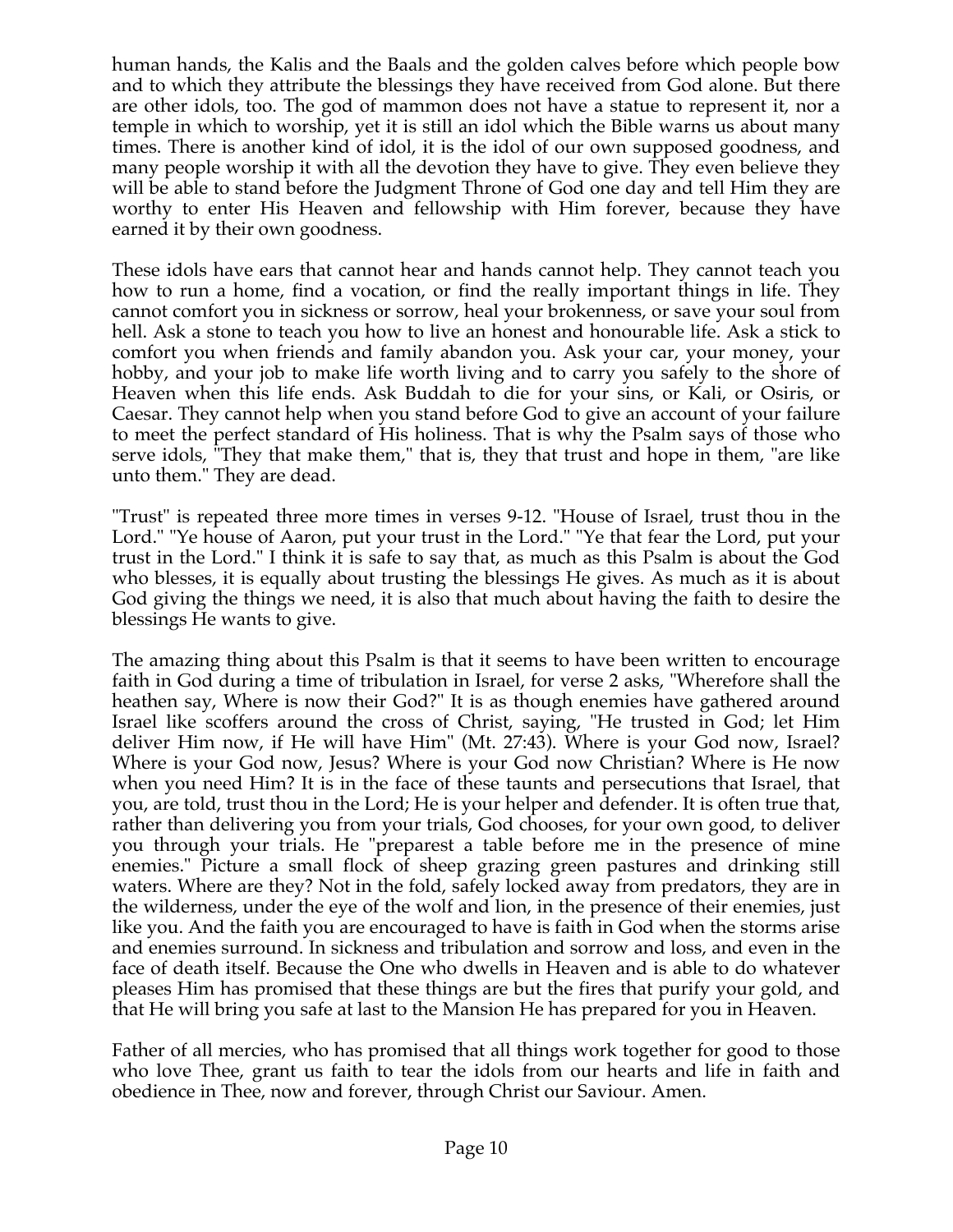# The Ninth Sunday after Trinity.

### *The Collect.*

**RANT** to us, Lord, we beseech thee, the spirit to think and do always such things **GRANT** to us, Lord, we beseech thee, the spirit to think and do always such things as are right; that we, who cannot do any thing that is good without thee, may by thee be enabled to live according to thy will; through Jesus Christ our Lord. *Amen.*

#### *New Nametags*

We had no new nametags today.

### *After Church Hospitality*

Sadly, no after church snacks. The same story every week, is it not? The fact is that we are supposed to be on a low carb diet and there really aren't any low carb snacks that appeal to us. So, with no fatted dog nut in sight, it was off to Chino to work on one of the airplanes and have some low carb food; a salad at that! **AGAIN**! Fatted dog nuts next week! We are hoping between now and next Sunday some invents no-carb dog nuts.

After church goodies providers as currently signed up:

| <b>Date</b>     | <b>Name</b>                                                    |
|-----------------|----------------------------------------------------------------|
| 12 August 2012  | <b>Opportunity Available - Tenth Sunday after Trinity</b>      |
| 19 August 2012  | <b>Opportunity Available - Eleventh Sunday after Trinity</b>   |
| 26 August 2012  | <b>Opportunity Available - Twelfth Sunday after Trinity</b>    |
| 2 September2012 | <b>Opportunity Available - Thirteenth Sunday after Trinity</b> |

# *People in our Prayers* - http://faithfulcenturionprayerteam.blogspot.com/

### **Why? Prayer is an extremely important activity.**

It is not that God knows not our needs, for He surely does. Yet, Jesus commanded us to ask God for those same needs. In addition to the obvious of asking God for help, offering thanksgiving and the like, prayer helps us focus our thoughts on how we might do God's work.

The Prayer Team of the Church of the Faithful Centurion was established to help our members and fellow Christians pray for those in need and to give thanks as well for the blessings we have been granted.

#### **Who can be on the list? Do I have to be a member of the Church of the Faithful Centurion to be prayed for?**

No! The only qualification to be on the list is that you want our prayer team to pray for you. We are Christians and are happy to pray for you, no matter who you are. If you want help from God, you are our kind of people.

### **What is the commitment from the prayer team?**

Each member of the team will pray for the desired outcome at last once per day.

### **How do I get myself or someone else on the prayer list?**

You can email one of the prayer team leaders: Jack - jack@faithfulcenturion.org or Dru dru@ faithfulcenturion.org, or call the church office at (619) 659-3608 or fill out a prayer card at church.

#### **What should I ask for?**

Depends on what you want. Some people merely want God to be asked to heal their ills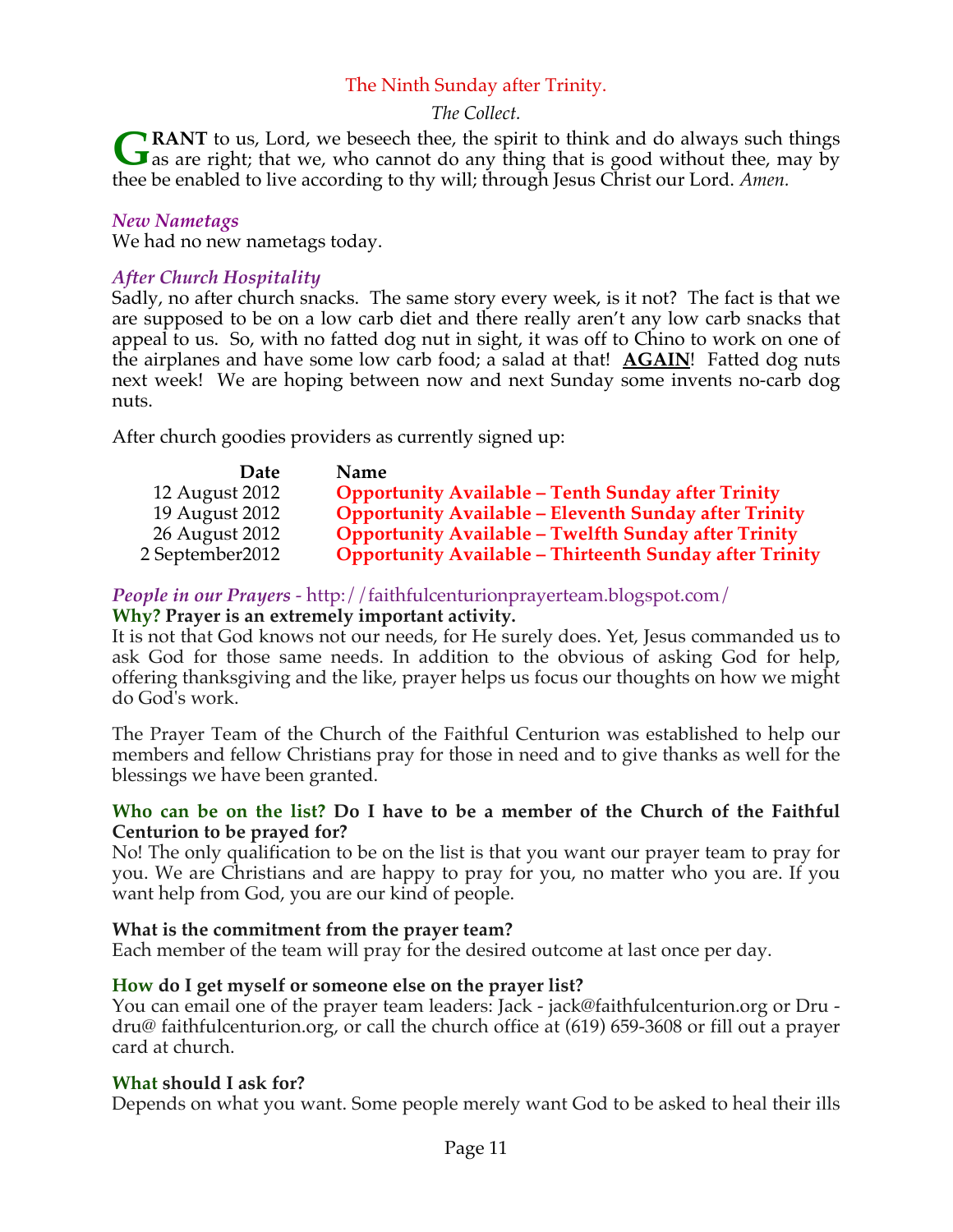and be mentioned by their first name, others want a specific outcome and / or have more of their personal information known to the team. Ask for what you want. It is your desire and need for prayer the team is attempting to meet. For typical examples, see the list below.

# **Updating the Team**

If you are on our prayer list, or if you have submitted a person that you have asked us to pray for, please update one of the team members or Hap in person, by telephone or email. It helps to be able to pray specifically for these individuals including their specific needs; plus if they get better, it is nice to give thanks!

Please note that on the yellow (maybe green or orange if you get an old one) cards at church, you can ask that those to be prayed for have their names disseminated to the prayer team. Those names will be said in church and appear here. Or, you can ask that their names and purpose be kept confidential, then only Hap will know to pray for them.

#### *Prayer List Notice – If you have someone on the prayer list and their needs have changed, please let us know. We'd like to update our prayers to reflect the need and most important to give thanks!*

# *Travel*

*Albert and Ali Esquivel* are on travel for their honeymoon in Kauai.

*Matt Alcantara and his mom* are on travel to Texas for bone scans on Tuesday 7 August 2012, see Matt's prayer request below.

### *Move*

- *Ryan Hopkins* has moved to Dillsburg, Pennsylvania, to study Dressage Riding through June 2013. Please pray for God's guidance in his life as he works and studies.
- *The Thomas Family* is on a short tour assignment in Guam through August 2013. Please pray for the assignment to continue to go well for Kurt and for Mary and the kids to make new friends. In particular pray that Kristyna and Mitchell will develop good friends and school mates there so as to further their development as both Christians and citizens. Things seem to be going well where the sun rises on the United States, so keep praying! Give thanks and ask for continued good developments.

# *Marriage*

*Ali Arnold* and *Albert Esquivel* were married on 3 August 2012. They are now on their honeymoon in Kauai, on return the Esquivels will make their home in El Cajon, California, almost exactly equidistant from their respective parents. They ask that you pray for God's guidance in their lives as they move from being two individuals to a single unit and help them to form their new family.

### *Homebound or Infirm*

*Norma, Sara's mother* is in a state of deteriorating health, both physically and mentally, with both onset dementia and Alzheimer's. On 30 January 2012, she broke her hip and had a partial hip replacement. She is not doing well, but has decided she would like to live a bit longer. Please pray Norma might come back to God and for peace of mind for her and the ability for both Sara and her mother to put their cares and worries on God's shoulders so they can deal with the many problems involved.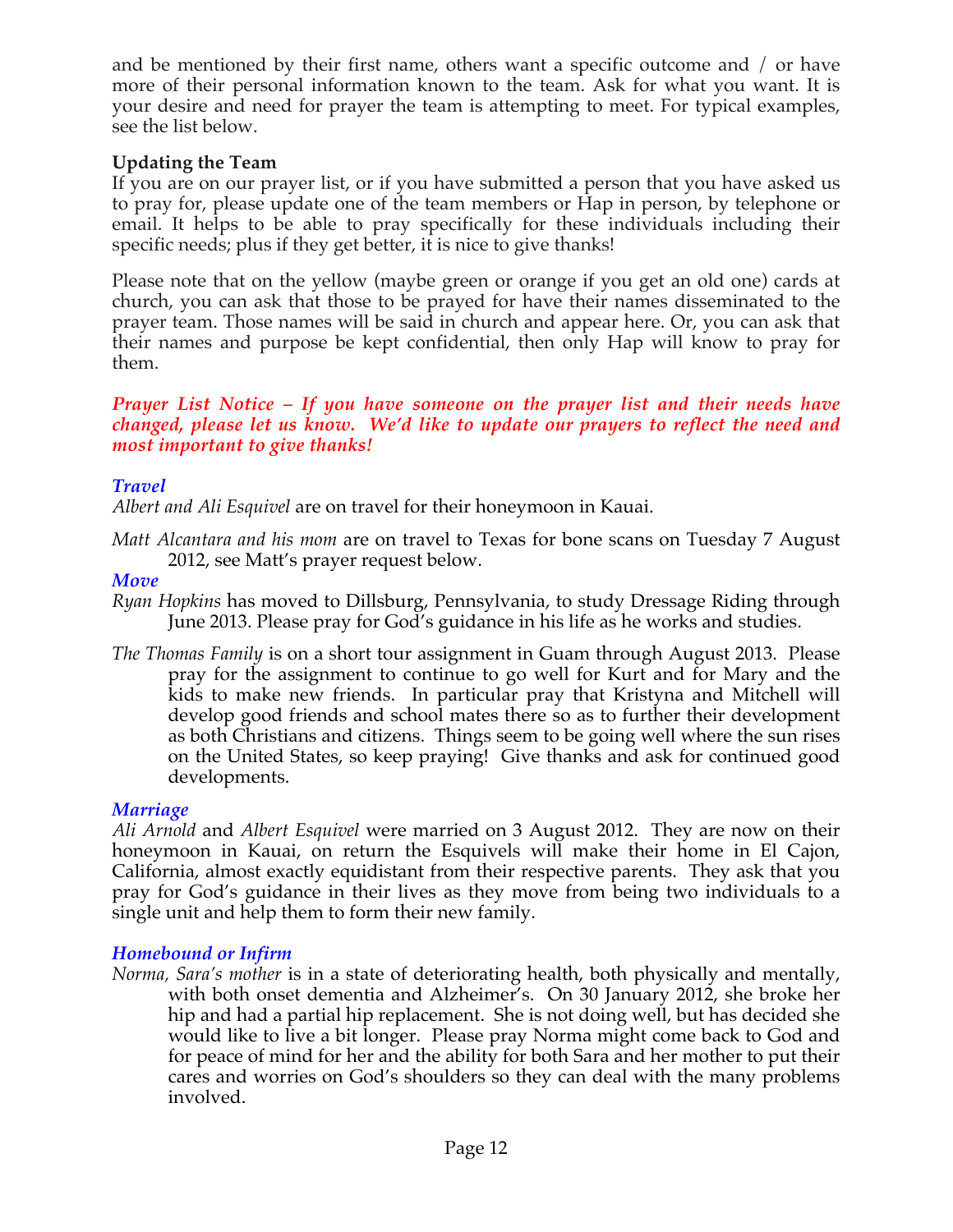# *Departed*

- *Bashir Ahmed*, father of Shamim Gray, passed away on Tuesday 17 July 2012, in London. Bashir had been in failing health for some time and had a series of seizures on 10 July 2012. Please give thanks for his transition to be with our Lord in His home, pray also for his family who of necessity remain behind, in particular his daughter Shamim and his loving wife who cared dearly for him. Above all, pray for his entire family to open their hearts to accept all God's love will bring them.
- *Morris Martin, 91,* passed away on Monday 16 July 2012. His son Paul was with him as he left for home, for which all are grateful. Morris was comfortable in our Lord. While he will miss his family here on earth, he was grateful for all the time the Lord has given him. Please pray for continued peace of mind for his family, in particular his wife of many years, his daughter Patty and son Paul. Pray for their trust in our Lord and for his family to let God carry their worries.
- *Elizabeth Brooks*, mother of Reverend Tom Brooks, Rector of All Saints Church in Pensacola, Florida, and Chancellor of the Anglican Episcopal Church. Mrs. Brooks passed away the morning of 6 July 2012, at after a long illness at 0130 EDT in Rochester, New York. Thankfully, her son Tom was in attendance for her final illness and at the time of her passing. She was born on 6 January 1920, and so was 92 ½ years old. Please pray for the repose of her soul, now safely in the arms of our Lord, and for the strength and consolation of Tom and her other children.
- *Robert "Bob" M. Hall* passed away the afternoon of 5 July 2012. Bob, a lifelong follower of our Lord, left behind children, grandchildren and great grandchildren who are a testimony to his work here. His family misses him, but rejoices in his freedom and happiness. Please pray for their comfort as they deal with the temporary separation, in particular remember Elaine, his wife of 65 years, who will miss him dearly.
- *Caroline*, good friend of Sara Simmons, passed away on 5 July 2012, after a battle with lung cancer. Please give thanks for her safe passing and comfort for her family and friends who of necessity remain behind.

# *In need of a miracle or understanding of God's Plan*

- *Todd* and *Kenny* have both been fighting osteocarcinoma for over five years and have been told their time here on earth is nearing its end, absent a miracle from God. Both are ready to go home and leave the pain, but would like to stay. Please pray for them and their families.
- *Colonel Bud Day's* cancer has returned. The outlook is not favorable. Bud has been an inspiration to all of us for years, this changes nothing. He is well at peace with our Lord and we all hope he stays with us for a while longer.

# *Healing*

*Lauralee Meade* was in an automobile accident on Friday 3 August 2012, injuring her wrist and finger. Please pray for her rapid and full recovery. Her friend *Michael* broke his leg, four ribs and injured his face. Please also pray for his rapid and full recovery. Lauralee underwent a lumpectomy on Friday after Thanksgiving. A further anomaly has been discovered and she had additional preventative radiation treatment. Please pray for a complete remission of the cancer. Pray also Lauralee will maintain her great attitude and trust in God.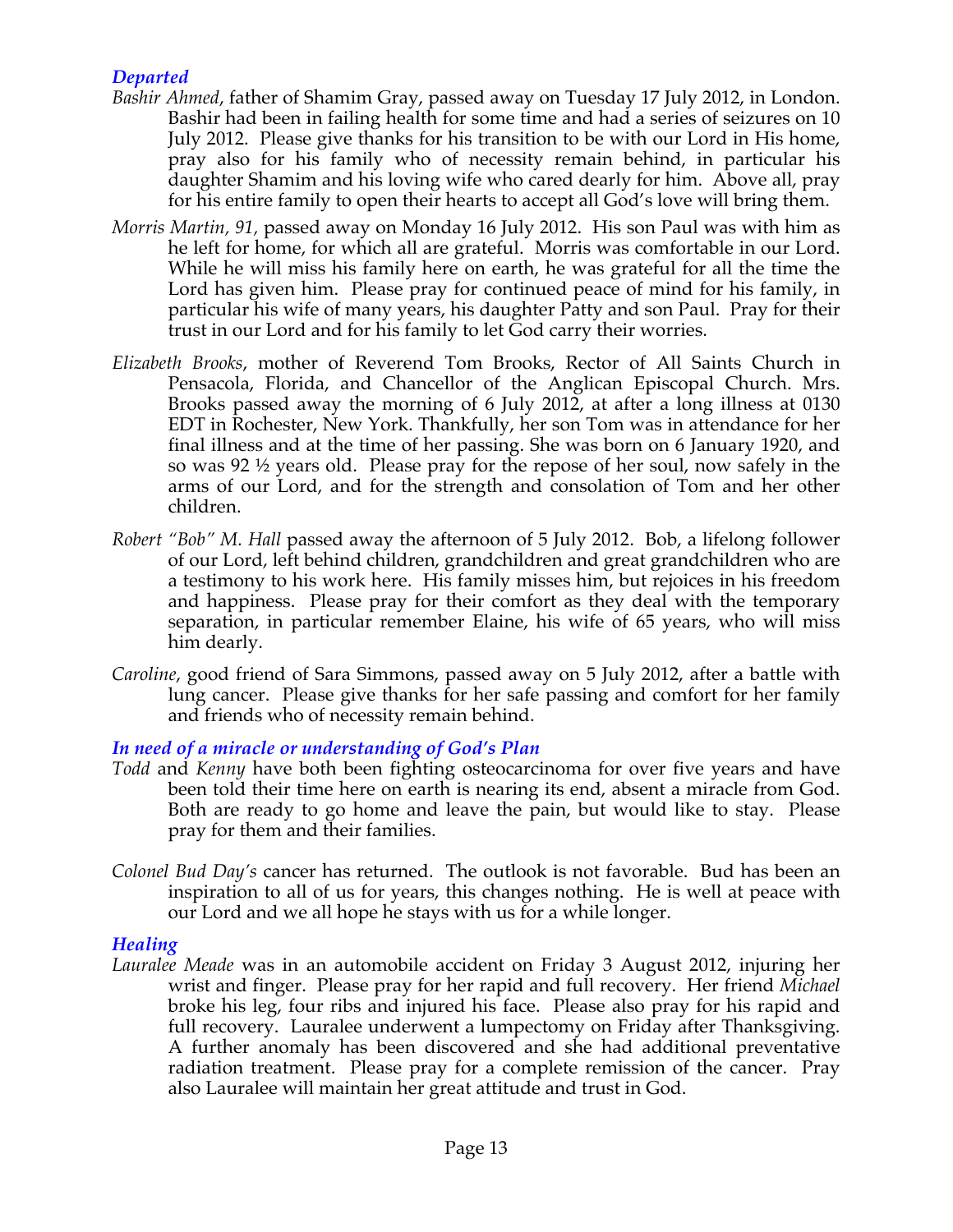- *Kevin Gerhart* discovered cancer on his neck. They have not found the primary site and his doctors are trying to find the source site. In the mean time, he is undergoing radiation and chemotherapy. Please pray for the medical team treating Kevin that they might pay attention, do their very best and find the source; that the treatment might be successful and he might live a long and healthy life to His honor and glory. Pray also for trust in God and peace of mind for Kevin, his wife and family.
- *Gil Garcia* had surgery at the VA hospital in Long Beach. The surgery was successful, they are predicting a 12 week recovery time. Please pray for a rapid recovery for Gil, as well as peace of mind for Gil, his wife Mary and their family.
- *Sylvia Lee,* Sandra Lee's mother, has progressive lumbar stenosis and sciatica, which is causing increasing pain in her back and weakness in her legs. Sylvia has already had mobility issues because of the strokes she had almost 20 years ago. She uses a wheelchair and walker as it is. Various pain pills and injections have not helped, so now it is time for a consultation with a surgeon. If this continues and Sylvia gets to the point where she can't walk or even stand, they will have to face moving out of the house they've lived in for 45 years. Please pray for strength, healing and easing of pain for Sylvia and her family's continued faith and in God as the Great Physician. They pray for help to listen to God's voice and guidance through this journey together.
- *Sara Simmons* sustained a fractured right knee as the result of a fall on a slate patio. She is now in a leg brace, but is still challenged for mobility and undergoing physical therapy while trying to take care of her mom, her husband Bill and Caroline. Please pray for patience for Sara and her husband Bill, as well as rapid and complete healing.
- *Bill, Sara's husband,* had a third abdominal surgery on 22 November 2011. This time the tumor was removed. Bill is having difficulty keeping the doctor's instructions, including taking a chemotherapy once a day for three years, radically decreasing the consumption of alcohol and eating properly, he is also having difficulty maintaining equilibrium, please pray for help for him to do all this. Please pray also that Bill might turn his heart outward to help those around him, as well as live a long and healthy life to the honor and glory of God. Pray also for peace of mind for Bill and his wife Sara.
- *Kay Denton* (Mrs. Kay) got a blood clot, which affected two of her fingers. She underwent an angiogram which seemingly had the desired result and the Eveready Bunny rebounded once again. Please pray a prayer of thanksgiving for the positive outcome and pray for continued peace of mind for Mrs. Kay and her family. Give thanks for her trust in the Lord and her positive attitude.
- *Izaiah Urista (4*) has a brain tumor. He was playing with his older sister, Jade, at McDonald's when she noticed he wasn't using his right side to climb, etc. Jade took her brother to their mother after which they realized he couldn't lift his arm. They took him to the hospital where it was discovered he has a brain tumor. He will undergo about 18 months of chemo to see if the tumor will shrink. At this point they do not think they can do anything else for him. Please pray for strength and guidance for Izaiah and his entire family, as well as provide guidance for medical treatment team.
- *James L. Cavanah* had surgery the afternoon of 10 February 2012, to remove two small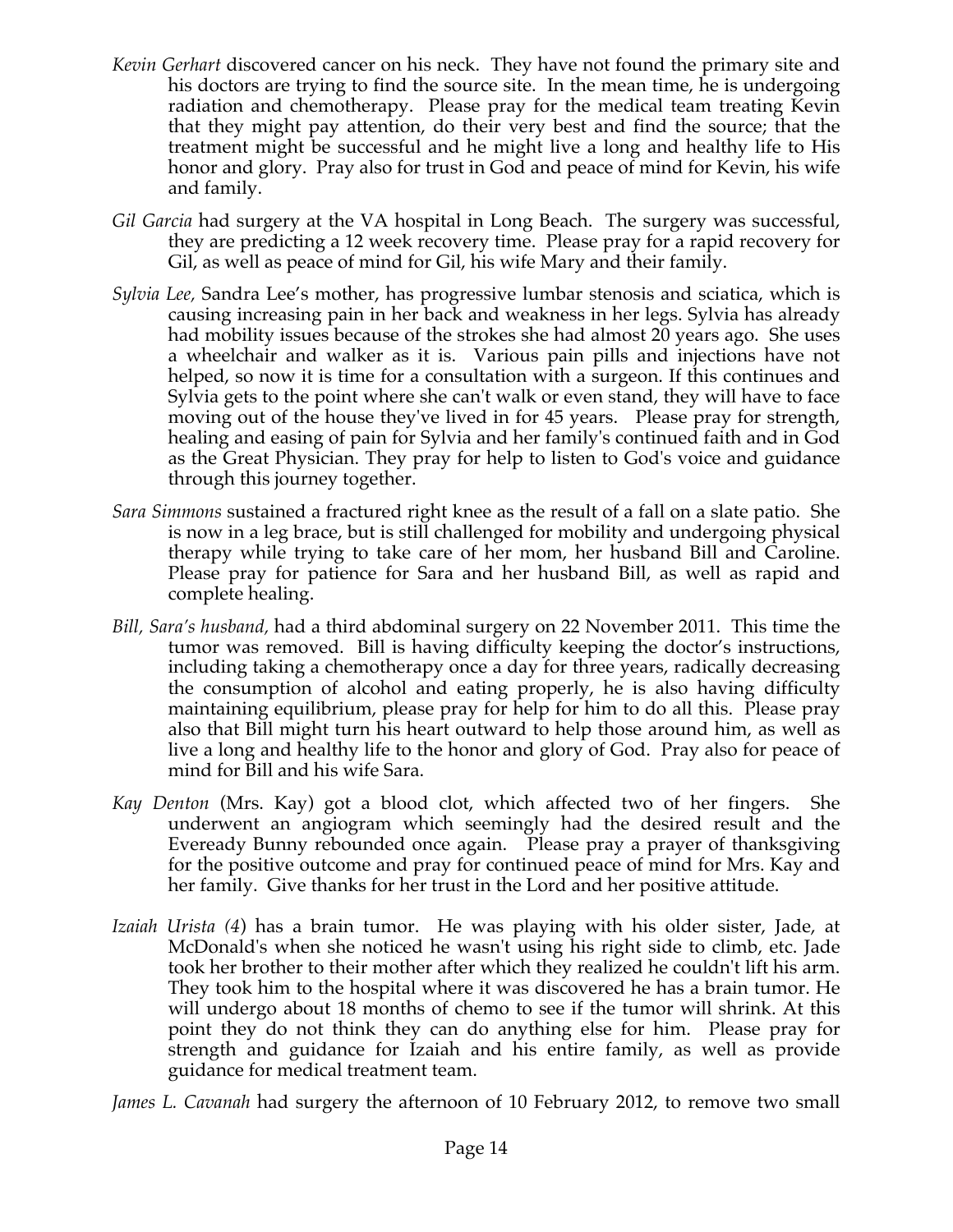but cancerous tumors. James is a minister with the AOC in Savannah, Georgia. Please pray for his recovery and remission from the cancer. Give thanks for the surgery and pray for both him and his family to allow God to carry their worries while he recovers.

- *Dotty Valkenaar* had successful surgery for a shoulder ligament problem on 28 February 2012. Physical therapy seems to be working, but is painful. Please pray for continued recovery and peace of mind through trust in God for Dotty and Lew, her husband, as well as their entire family.
- *Steve Sundberg* had a heart attack after Easter. After some time, the medical team treating him decided he was not a candidate for stents and a five-way heart bypass was performed the week of 6 June 2011. Please pray for his complete recovery and for his three children and family who are very worried about him, pray also for his trust in our Lord and for both him and his family to let God carry their worries while he recovers.
- *Matt Alcantara*, age 15, has Osteosarcoma (bone cancer), a very rare and often lethal form of cancer with limited treatment options. This is a disease that is about 90 percent fatal in a couple of years. He has no hip joint on one side, but he walks and swims! Courage? Guts? You bet! On Tuesday Matt travels to Texas for his every four month bone scan, please pray for CLEAN! Thanks be to God for the way things have gone. Thanks also for the great faith of Matt and his entire family. Their faith and trust is a wonderful example for each and every one of us. But, now is not the time to stop praying. Actually, it never is the time to stop praying!
- *Judith Clingwall*, is afflicted with Multiple Sclerosis (MS). She is currently in Laurel Place, an extended care facility in Surrey, British Columbia. Judith's condition has worsened recently. She is no longer able to stand, in fact she has a lot of trouble sitting upright. Judith is depressed and wants to go home to watch her birds, which given everything seems unlikely at present. Please pray for her to take an active part in her own life, for her strength, peace of mind, trust in God and remission of the disease so she might return home to her family. Pray also for strength for her husband Martin as he deals with all the problems and stress of Judith's situation.
- *Becky Madden* is paralyzed from the neck down as the result of a tragic shooting accident. Her husband is doing his best to take care of her; it is hard and he is learning the best he can. Please pray for further recovery for Becky, as well as strength and guidance for her husband.
- *Betty Macauley,* Tim's mom, fell and cracked her hip. The surgeons were able to put a pin in the hip. She made it home after a week of rehabilitation, which is a good sign. She is now walking with the aid of a walker around the house and wheelchair when out side of house. Tim says she is tough and hanging in there, considering she was 92 in June. Please pray for her to keep a good attitude and most important for trust in God to keep her moving while she is here.
- *Vince (age 15),* reoccurrence of Osteosarcoma, recent testing found a nickel sized tumor in his lungs. The doctors are consulting with a specialist in Houston. Please pray for guidance for the medical team and for peace of mind for Vince and his family.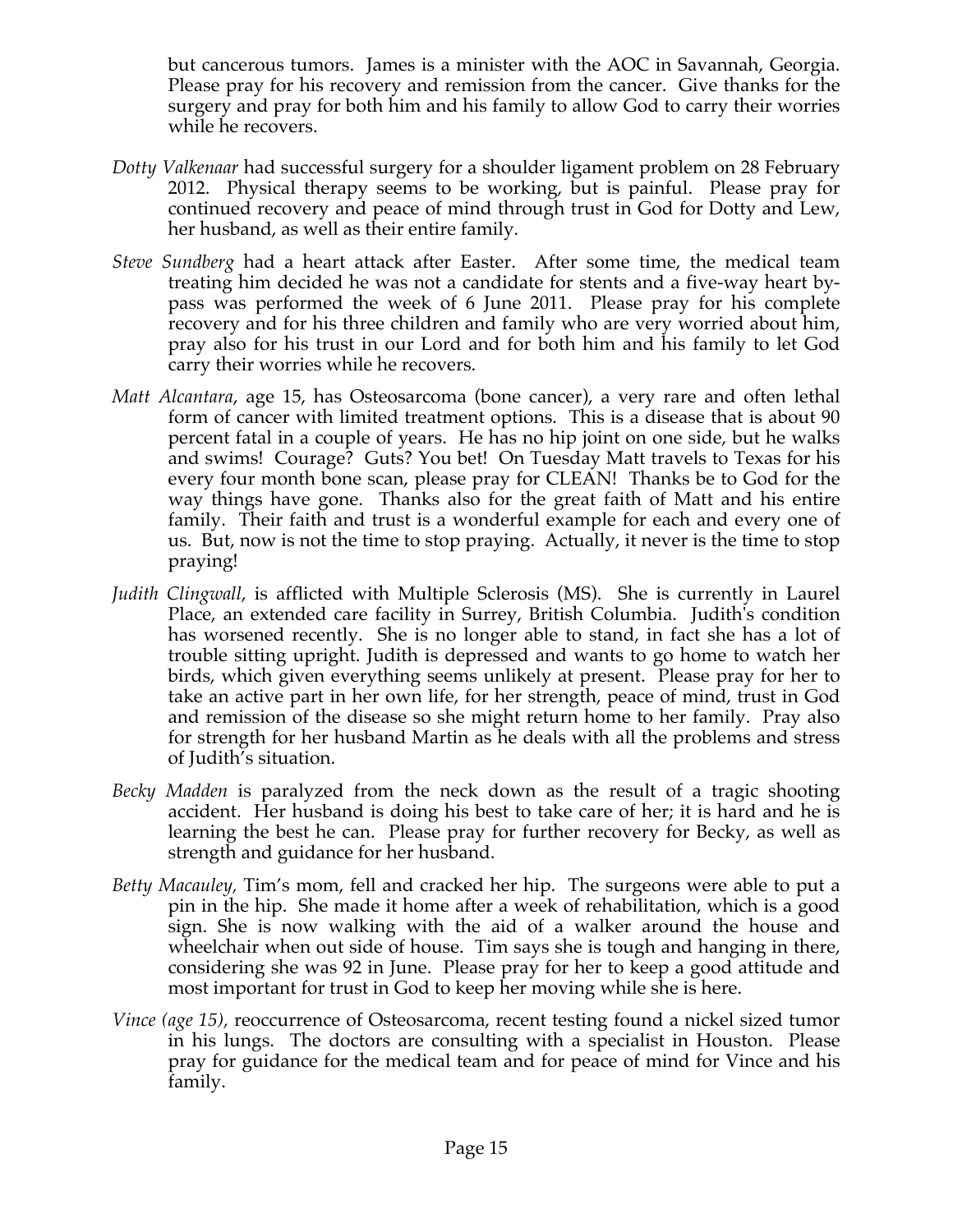*Obra Gray* continues to take day by day. Please continue to keep Obra in your prayers, and give him the strength of knowing the Lord is with him and will never forsake him. Obra needs security of what lies ahead of him, and only the Lord can grant the solace to answer his prayer.

### *Guidance*

*Sara* asks that you pray for guidance for her as she deals with the stresses of her family and life. Pray that she can separate those things which she can affect from those things which she cannot and give her grace to accept that she cannot do everything and can only change those things within her control.

*Jacquie* to open her heart to God and accept His Love and Grace.

*Hap* and *Ryan* both ask you to pray they might be able to trust God will help them make the right decisions at the right time and not to worry uselessly, to change those things they can change, accept those things they cannot change, sleep well to be able to do the correct things with a clear head and that they will open their hearts to the Holy Ghost.

# *Thanksgiving*

*Hope DeLong* and her mom *Linda Hall* give thanks for safe travel.

*Shamim Gray* gives thanks for safe travel to London the past two weeks to be with her family at her father Bashir Ahmed' passing.

# *New Position*

*Rev LTC Al Ryan* has been appointed Deacon-In-Charge of the mission parish of St. Augustine of Canterbury Anglican Church, Anglican Church in America (ACA) parish in Old Orchard Beach, Maine. It is a small but growing mission, which has been plagued by clergy change. Al, the diocesan pilot, has been appointed for one year, during which time he is to help them identify what their needs are for a vicar. He has done this before and asks you to pray for God's help one more time; not only for himself, but for the parish.

# *Armed Forces & Contractors*

Airman Donny Patton (Kadena AB, Japan), Jordan (USMC – Fleet Marine Force - Pacific), Trevor (USAF - KC-10 Boom Operator), Trevor (USN – Whidbey Island, EF-18 Pilot), Kurt Thomas (USN – Guam)

# *Persecuted*

Around the world, Christians are under attack, not only in the Muslim world, but from Hindus and others in India. Also, they are under continual attack in the name of "Separation of Church and State" in the western world, as it becomes actively atheist or pro-devil buddy. Please pray for God's guidance and protection for all persecuted Christians and those around them.

# *Various Special Requests*

- We ask that you pray, please ask God that the Holy Ghost might give you insight into how you might make the lives of your friends and family better. Remember helping others is not just those who you don't know!
- Please join us in praying that the *Free Teen Guitar Class* will be continue to be an opportunity for God to work in the lives of the kids and their families. Please ask God to guide the class to new opportunities to make Him known to others. Help us to let the love of our Lord shine through us into their lives, putting Him first,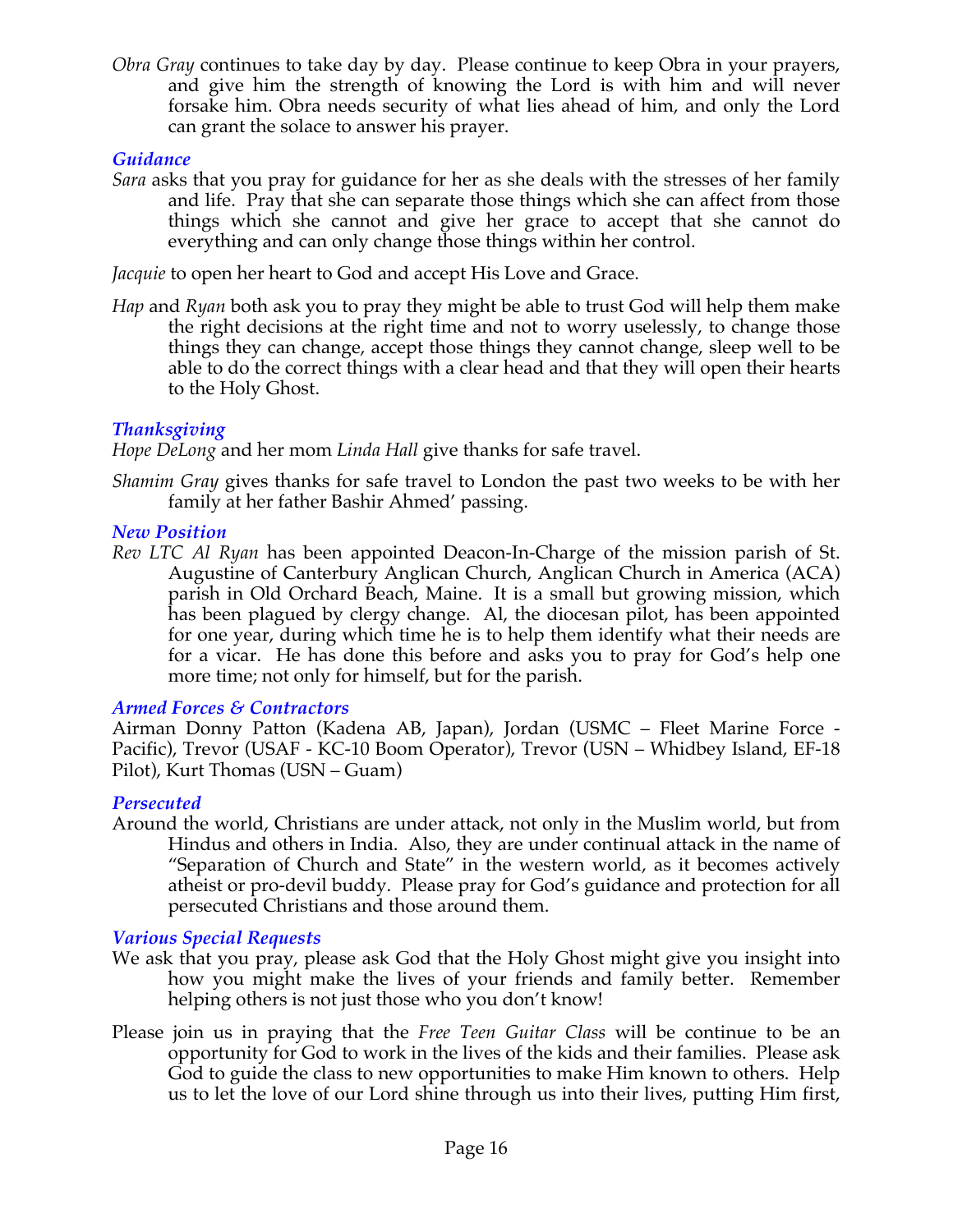so that He might enter in to their hearts and lives.

# *Question that only you can ask*

What would you like to know about our history, what we believe, what we do or how we operate? Hap is looking for material for the continuing education class and *Thought for the Day* material. Help us help you. Please send your question to Hap so we all can get an answer. Just because you don't know the answer to your question doesn't mean you are the only one who doesn't know. But, if you don't ask, no one will know.

### *I'd like to get a different point across or announce something*

If you have a different point of view, I would be happy to give you room to get your point across. While this publication is my perspective on events, I recognize not everyone may agree and that some people would like to express their own opinion. If you want to write something, please forward your item to Hap (with a note as to whether or not you would like editing help) to: hap@faithfulcenturion.org.

# *Epistleers*

We post the list of Epistle Readers in the Sunday Report each week so you can either plan your attendance or your pre-reading as the spirit so moves you.

# **Date Reader**

| 12 August 2012    | Dru Arnold – Tenth Sunday after Trinity      |
|-------------------|----------------------------------------------|
| 19 August 2012    | Dru Arnold - Eleventh Sunday after Trinity   |
| 26 August 2012    | Dru Arnold – Twelfth Sunday after Trinity    |
| 2 September 2012  | Dru Arnold - Thirteenth Sunday after Trinity |
| 9 September 2012  | Dru Arnold - Fourteenth Sunday after Trinity |
| 16 September 2012 | Dru Arnold – Thirteenth Sunday after Trinity |
| 25 September 2012 | Dru Arnold – Fifteenth Sunday after Trinity  |
|                   |                                              |

# *The near future, as well as Next Sunday*

12 August 2012 – Tenth Sunday after Trinity – Morning Prayer - Service start time 1000 (10:00 am); welcome or gathering songs before the service at 0945 (9:45 am); **Time 1000 (10:00 am); Location – 10603 Burrell Way, Descanso, CA**

19 August 2012 – Eleventh Sunday after Trinity – Holy Communion - Service start time 1000 (10:00 am); welcome or gathering songs before the service at 0945 (9:45 am); **Time 1000 (10:00 am); Location – 10603 Burrell Way, Descanso, CA**

26 August 2012 – Twelfth Sunday after Trinity – Morning Prayer - Service start time 1000 (10:00 am); welcome or gathering songs before the service at 0945 (9:45 am); **Time 1000 (10:00 am); Location – 10603 Burrell Way, Descanso, CA**

2 September 2012 – Thirteenth Sunday after Trinity – Morning Prayer - Service start time 1000 (10:00 am); welcome or gathering songs before the service at 0945 (9:45 am); **Time 1000 (10:00 am); Location – 10603 Burrell Way, Descanso, CA**

9 September 2012 – Fourteenth Sunday after Trinity – Morning Prayer - Service start time 1000 (10:00 am); welcome or gathering songs before the service at 0945 (9:45 am); **Time 1000 (10:00 am); Location – 10603 Burrell Way, Descanso, CA**